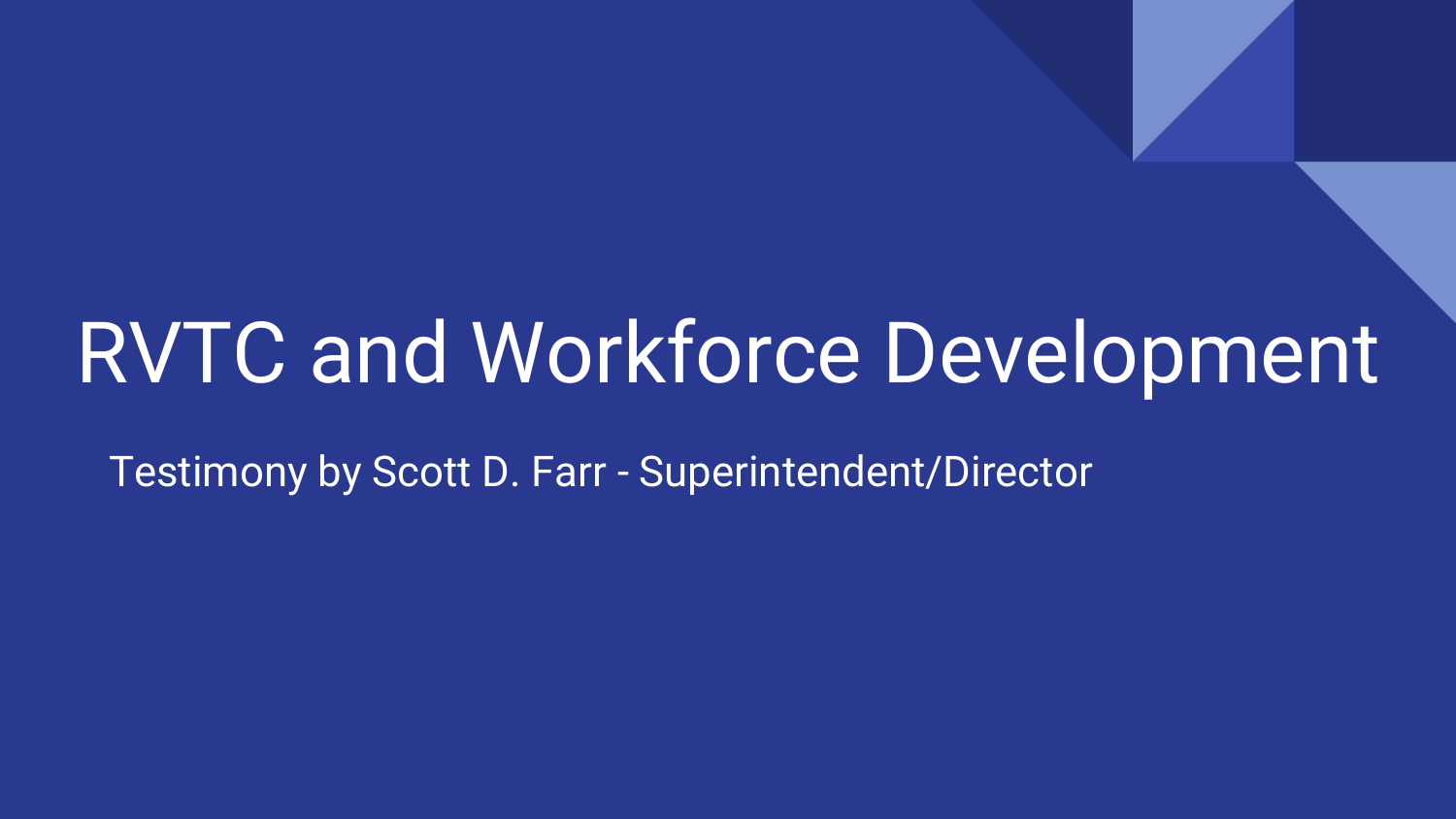#### RVTC - Who are we?

- One of three Independent Technical Center School Districts in Vermont
- Formed ten years ago, our budgets pass with a 65% approval rate
- RVTC serves Springfield High, Green Mountain Union, Black River, Bellows Falls Union and Fall Mountain Regional in New Hampshire
- Responsible Budgeting 24% reduction or consolidation of staffing over my 13 years, 7 % reduction in overall budget in light of increasing Health and Personnel Costs
- Serve over 300 students with 13 Programs
- Host Vermont Virtual Learning Cooperative on site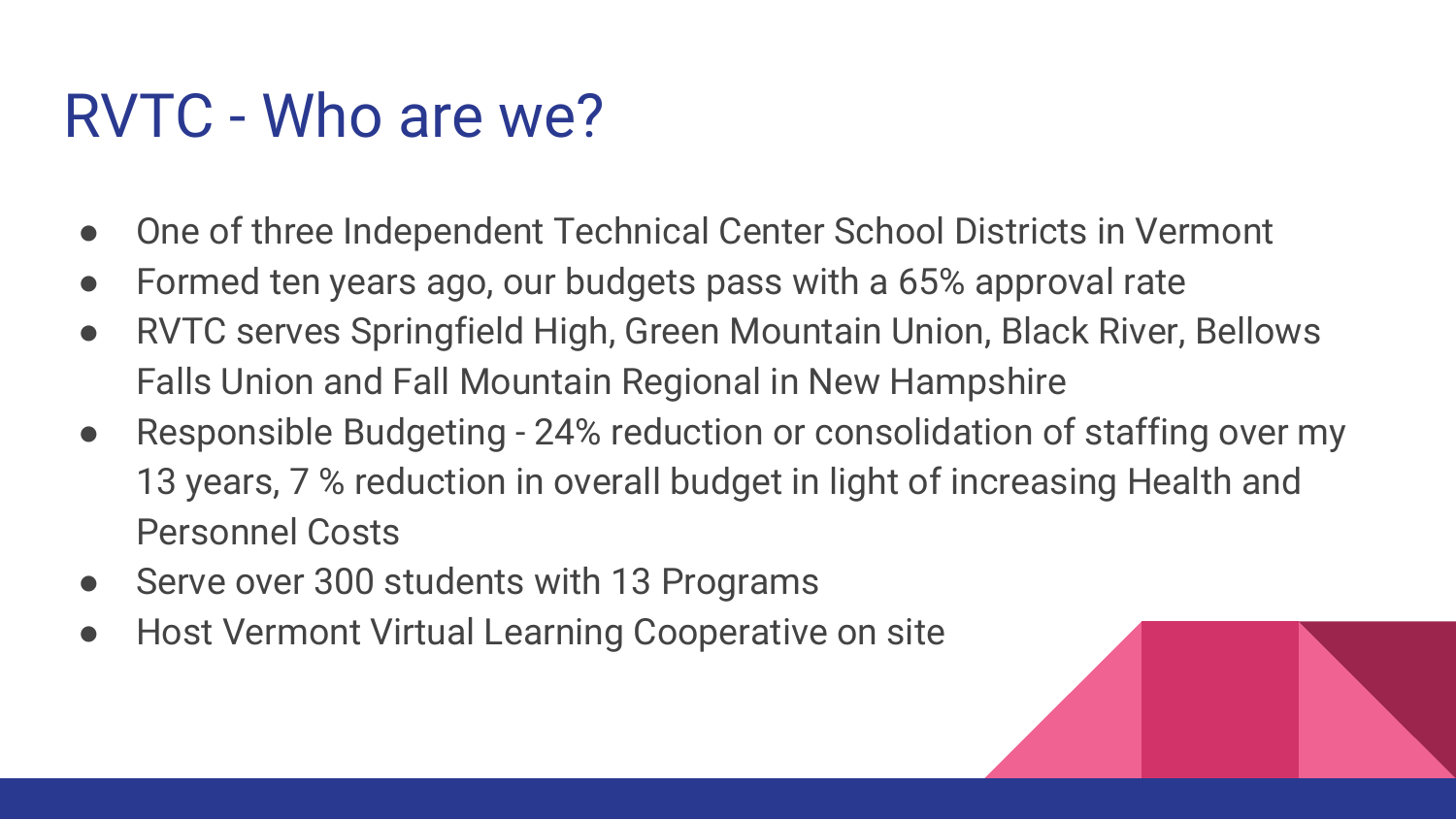#### RVTC Programming - Middle School Outreach

- **Summer Tech Camp** Last 15 plus years, 63 middle school students last year
- **Tech Time** After School Hands On 3/4 Weeks/1.5 hours in program areas with current student help, during school year quarterly.
- **Manufacturing Week**  Middle School students visit local manufacturing operations...Bellows Falls in Chroma, Fall Mountain in Chamberlain Tool, Guest Speakers in Middle and Elementary in Coordination with WIB
- **7th Grade Tours of RVTC**  Fall of 7th grade in sync with development of Personal Learning Plan - Act 77
- 8 th Grade Visits of RVTC Hands On based on Student Interest Inventories.
- **"Shadowing Camp"**  Just an idea….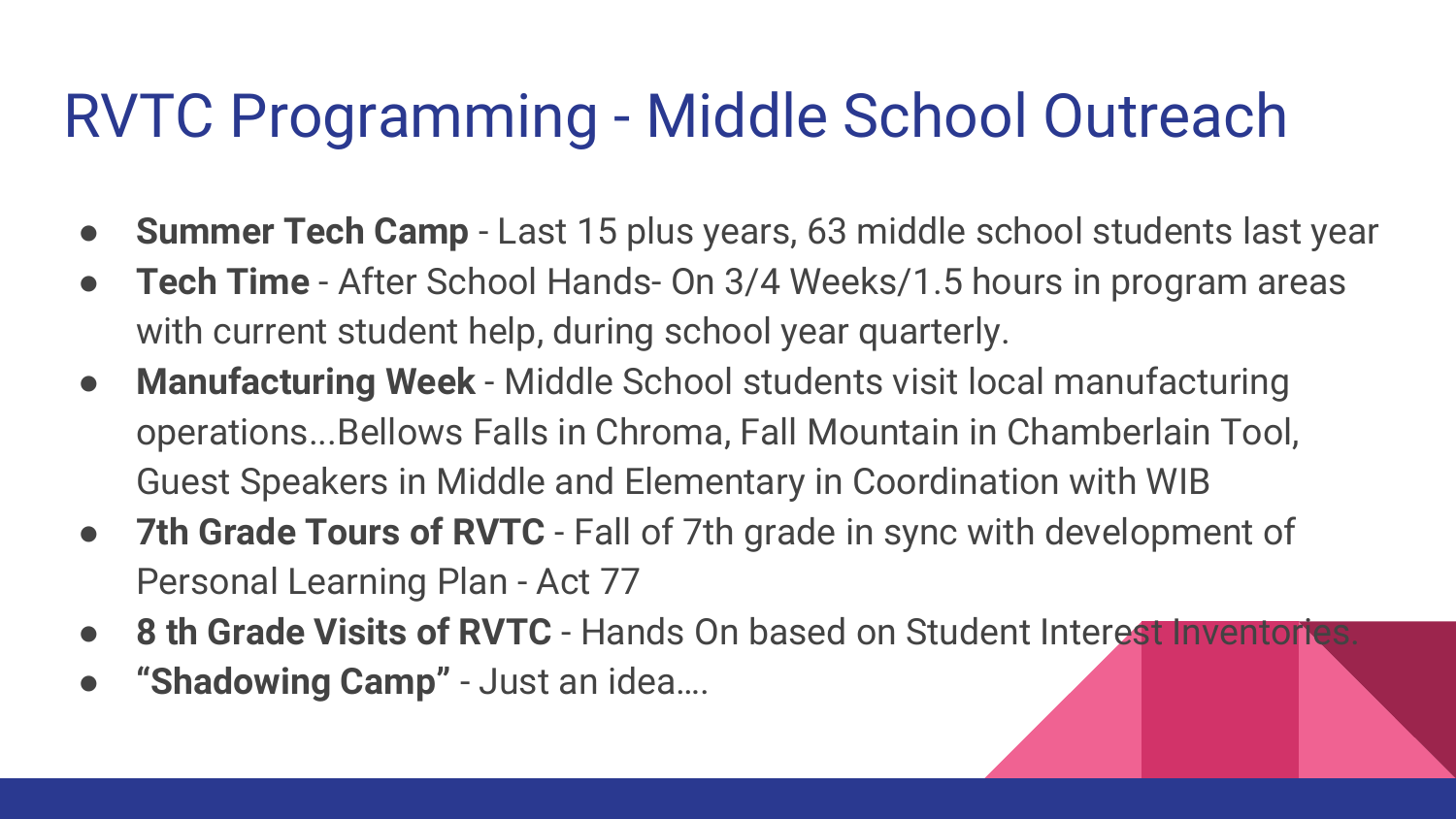#### Our Programming - High School Students

**Essential Employability Skills** - Reflection Week

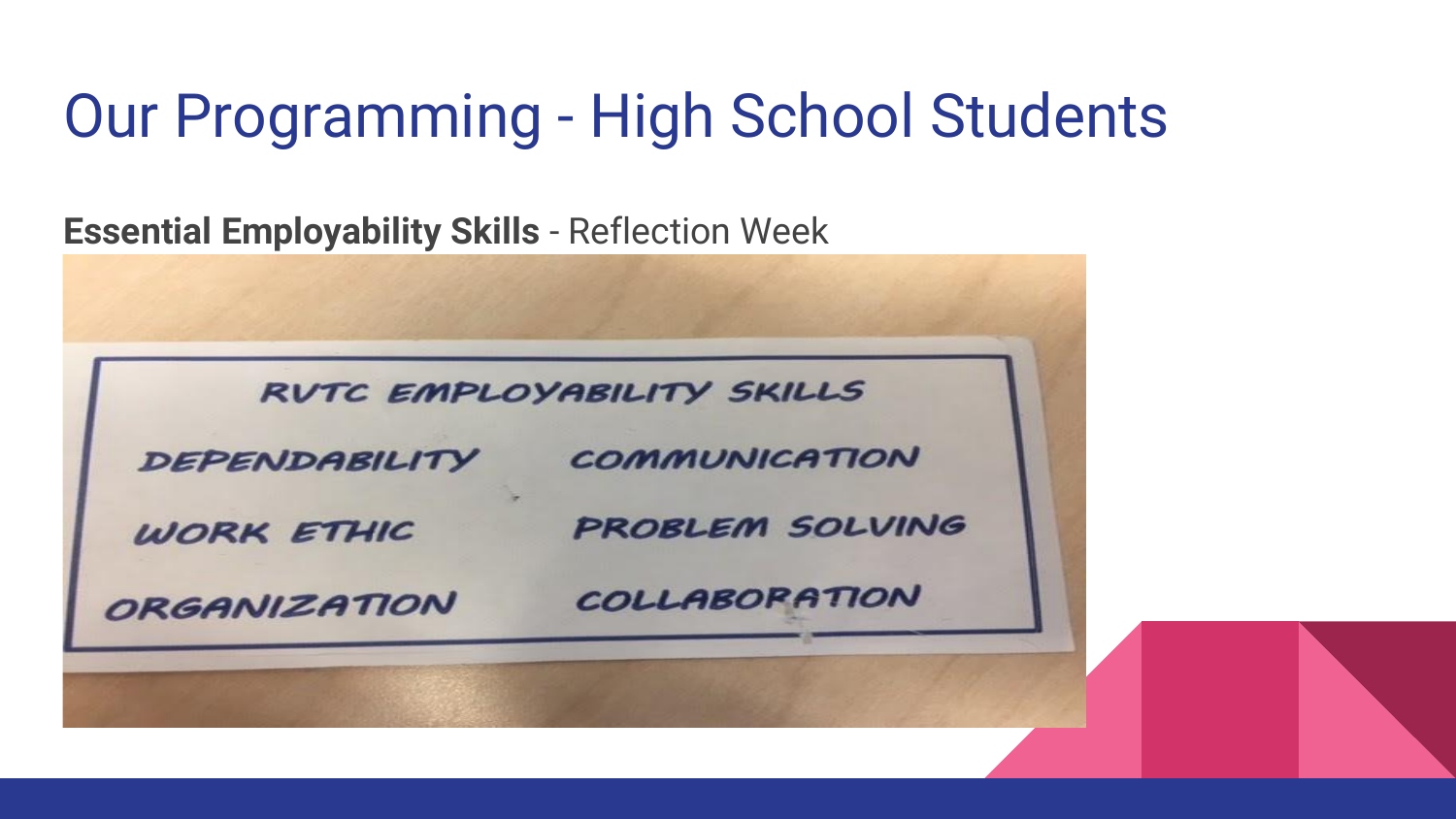## RVTC Programming - High School Students

Grades 9/10\*

- **Pre Technical Foundations** Try out classes for SHS only, students can try up to 8 different programs over two years
- **Pre Technical Exploratory** Year long program, two hours a day, explore all programs in thematic units with embedded math/english, visit program, guest speakers, field trips to worksites, 4th quarter in depth study of a chosen career with graduation plan. Students are typically on a plan but not always.
- **● \* Student may only be enrolled with sending high school approval**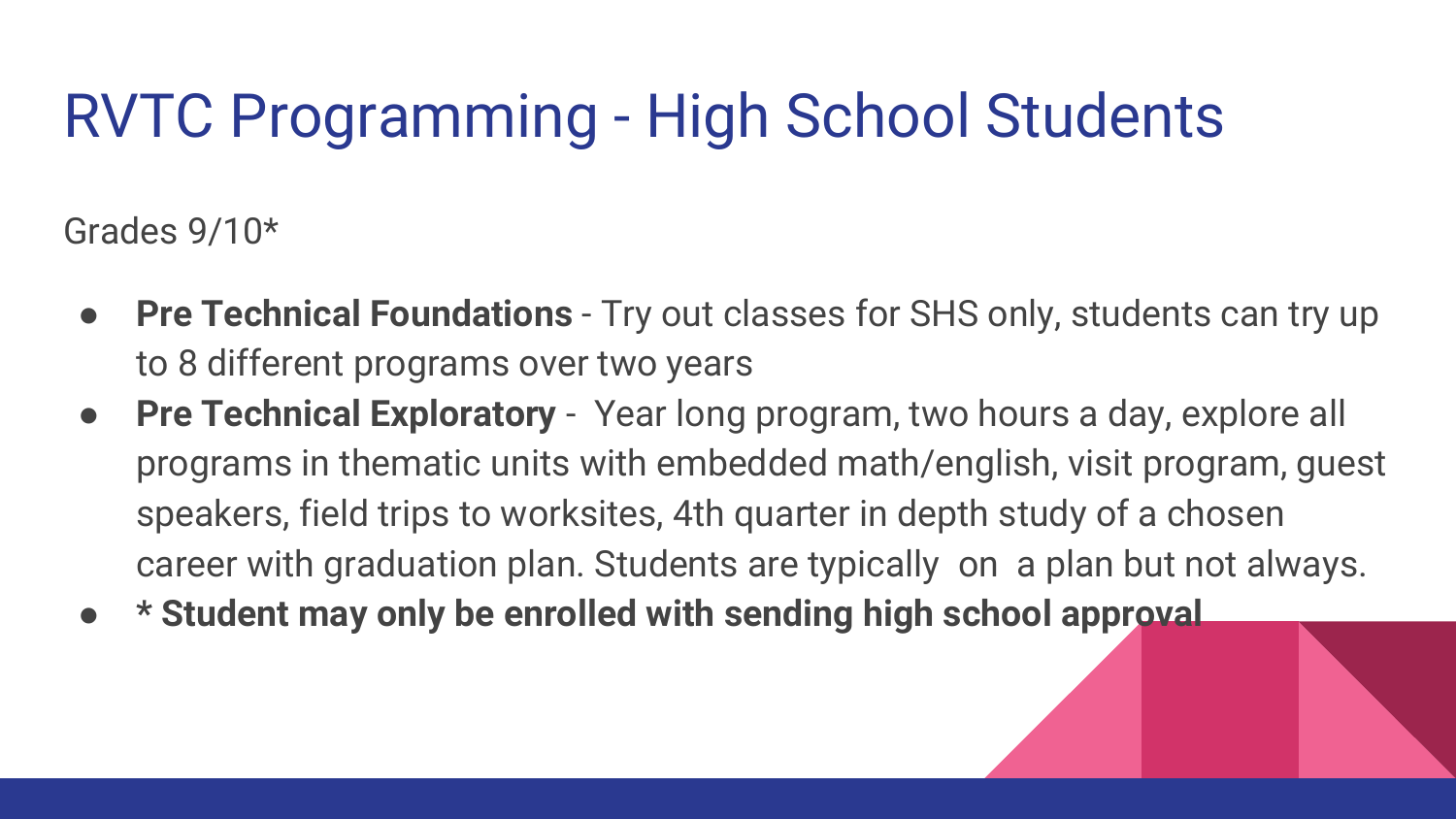## RVTC Programming - High School Students

Grades 10\*, 11, 12

- Half time program (120 minutes) over two years
- **Twelve Programs** Audio Video Production, Business/Financial Services, Carpentry, Criminal Justice, Culinary Arts, Engineering, Health Careers, Horticulture/Natural Resources, Human Services, Industrial Trades (Welding, Plumbing, Electrical), Advanced Manufacturing, and Information Technology
- Cooperative Education Coordinator, Guidance Coordinator, Special Population Coordinator, and Assistant Director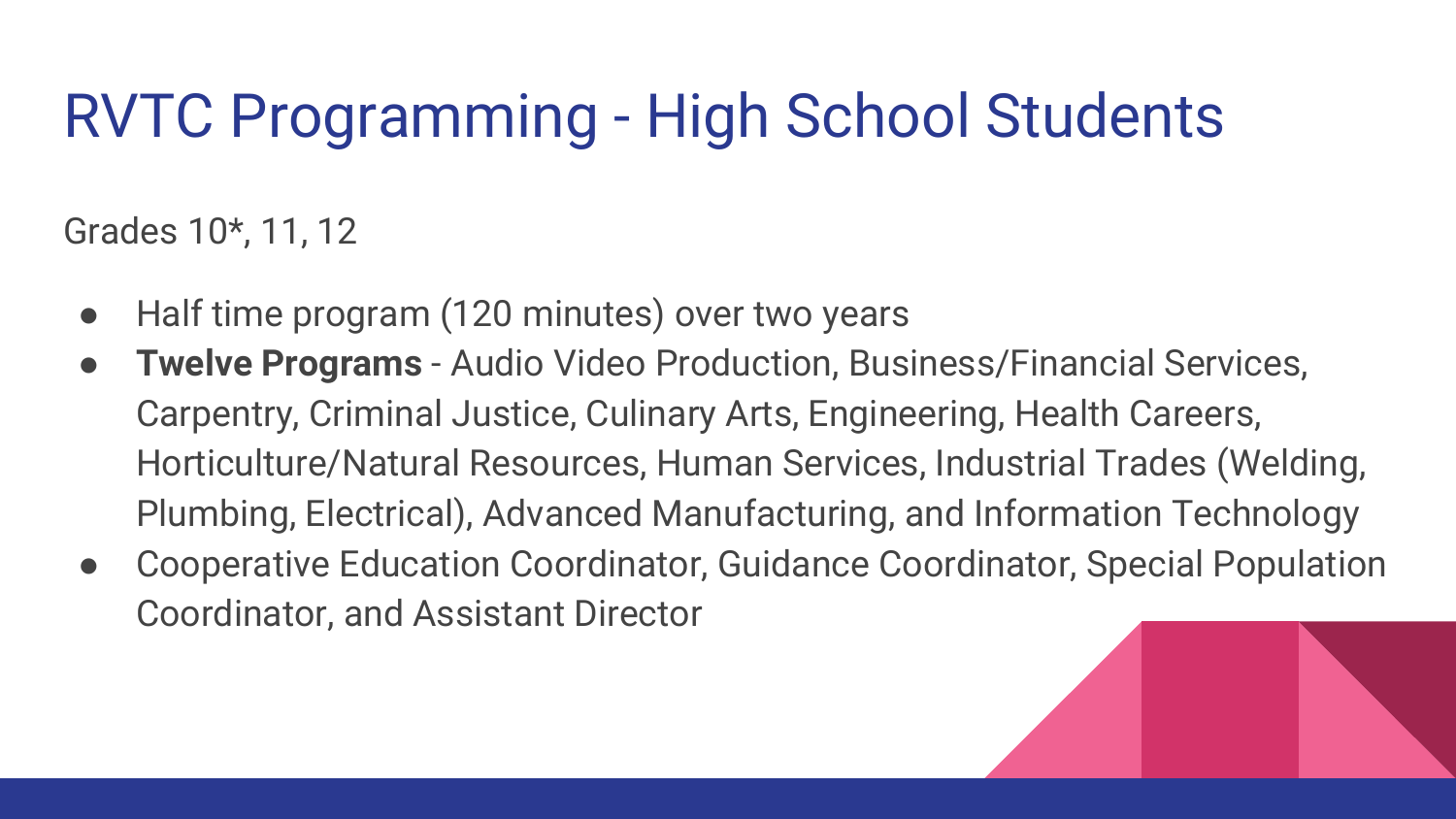### RVTC Programming - In Program Data

- Student Satisfaction Rate Above 90 %
- Cooperative Education 350 Placements ( Job Shadow/Work Based Learning) or 1.3 Placements per Student (Phone Ringing off the hook!!)
- Post Secondary Placement 52%
- On Time Graduation Rate 96% vs All VT HS Students 87.8%
- **Earned Industry Recognized Credential 65%**
- Earned Dual Enrollment College Credit 25%

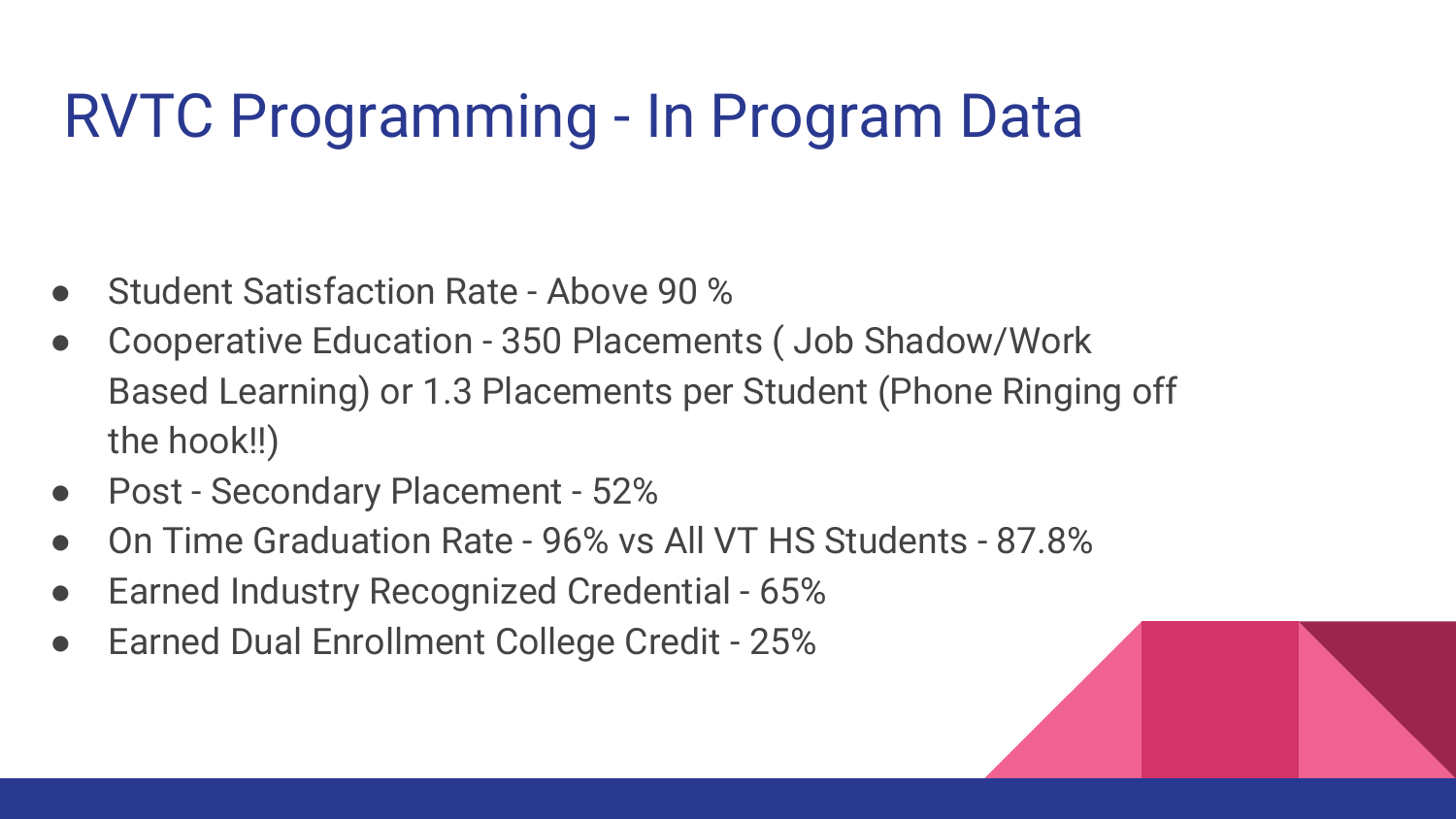#### CTE Participation - 29.8%

**State of Vermont** 10 Year Secondary CTE Participation Rate Trend



The proportion of our total student population that is participating in CTE is GROWING statewide.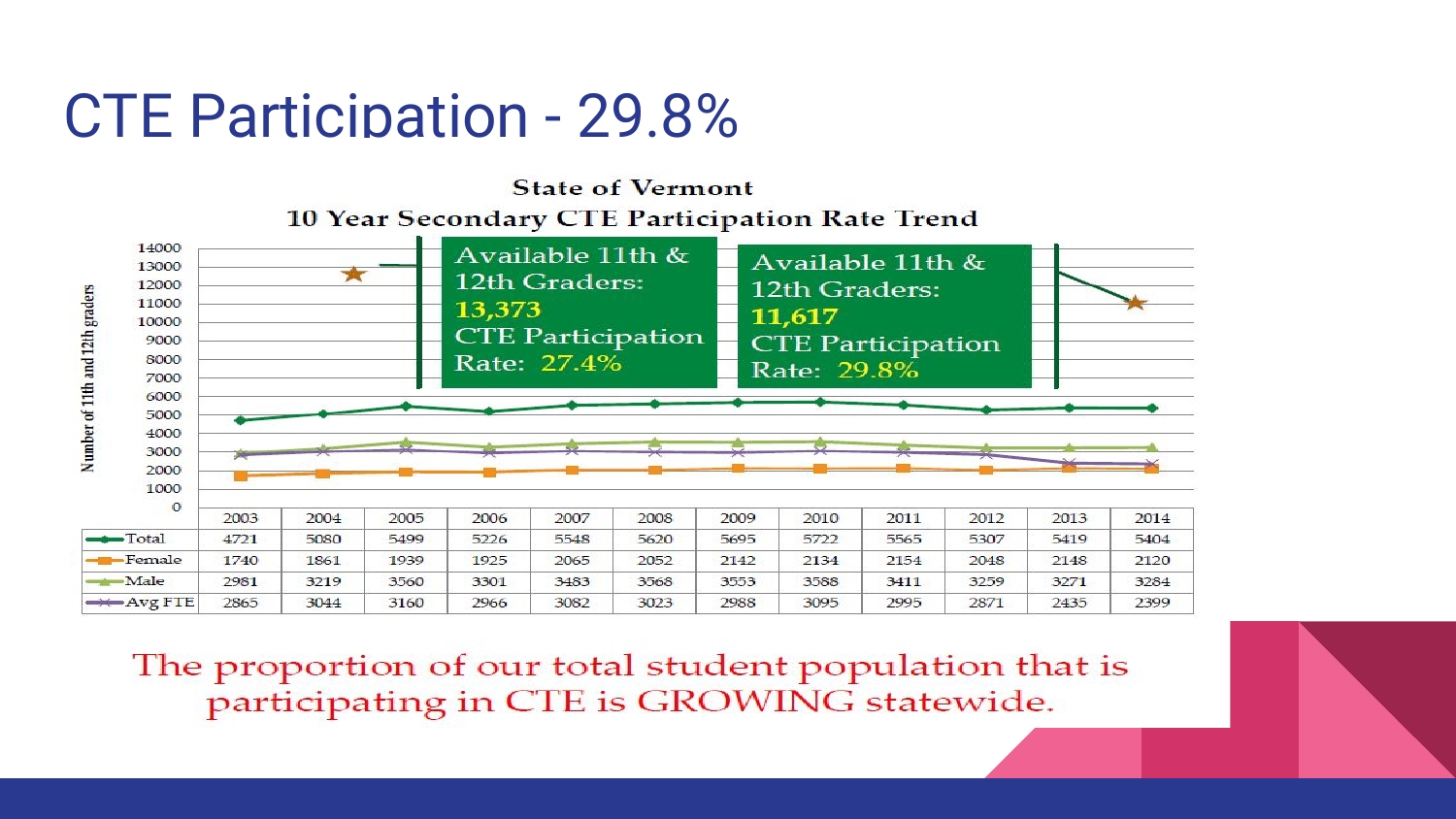### RVTC Enrollment

|                                       | <b>BFUHS</b> | <b>BRUHS</b> | <b>FMRHS</b> | <b>GMUHS</b> | <b>SHS</b> |
|---------------------------------------|--------------|--------------|--------------|--------------|------------|
| % of Juniors<br>and Seniors<br>Served | 25% 28%      |              | 10%          | 23%          | 58%        |

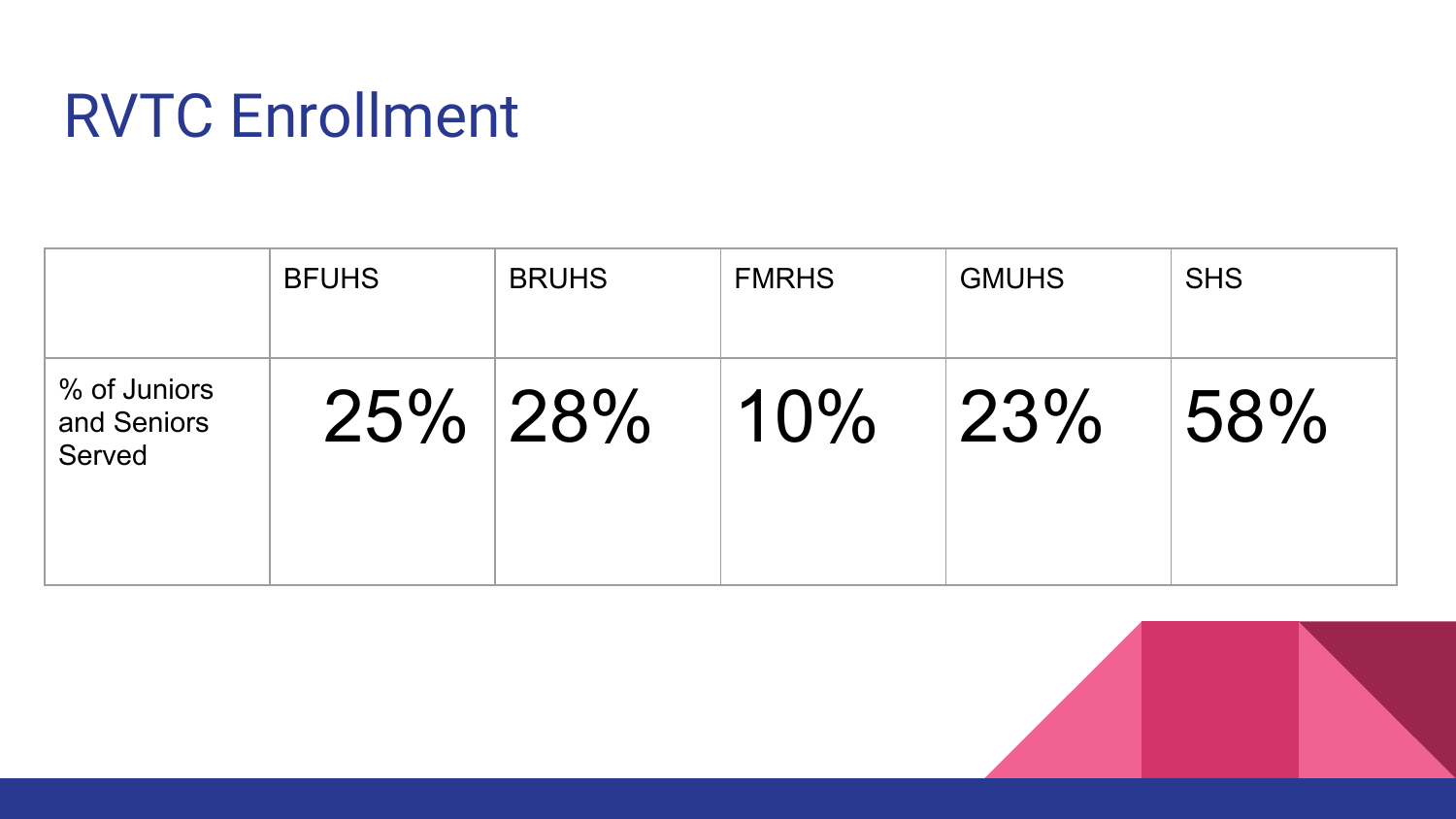#### **Observations**

- Vermont Futures Annual Gap of 11K plus of employees
- Only 29.8 % participation in CTE for Vermont High School Students AOE
- 48 % of CTE students in College after 18 months after Graduation AOE
- 36% of Vermonters have a Bachelor's Degree Census Data
- Tech Center of 1982….1972
- By any measure not enough high school students are enrolling in CTE

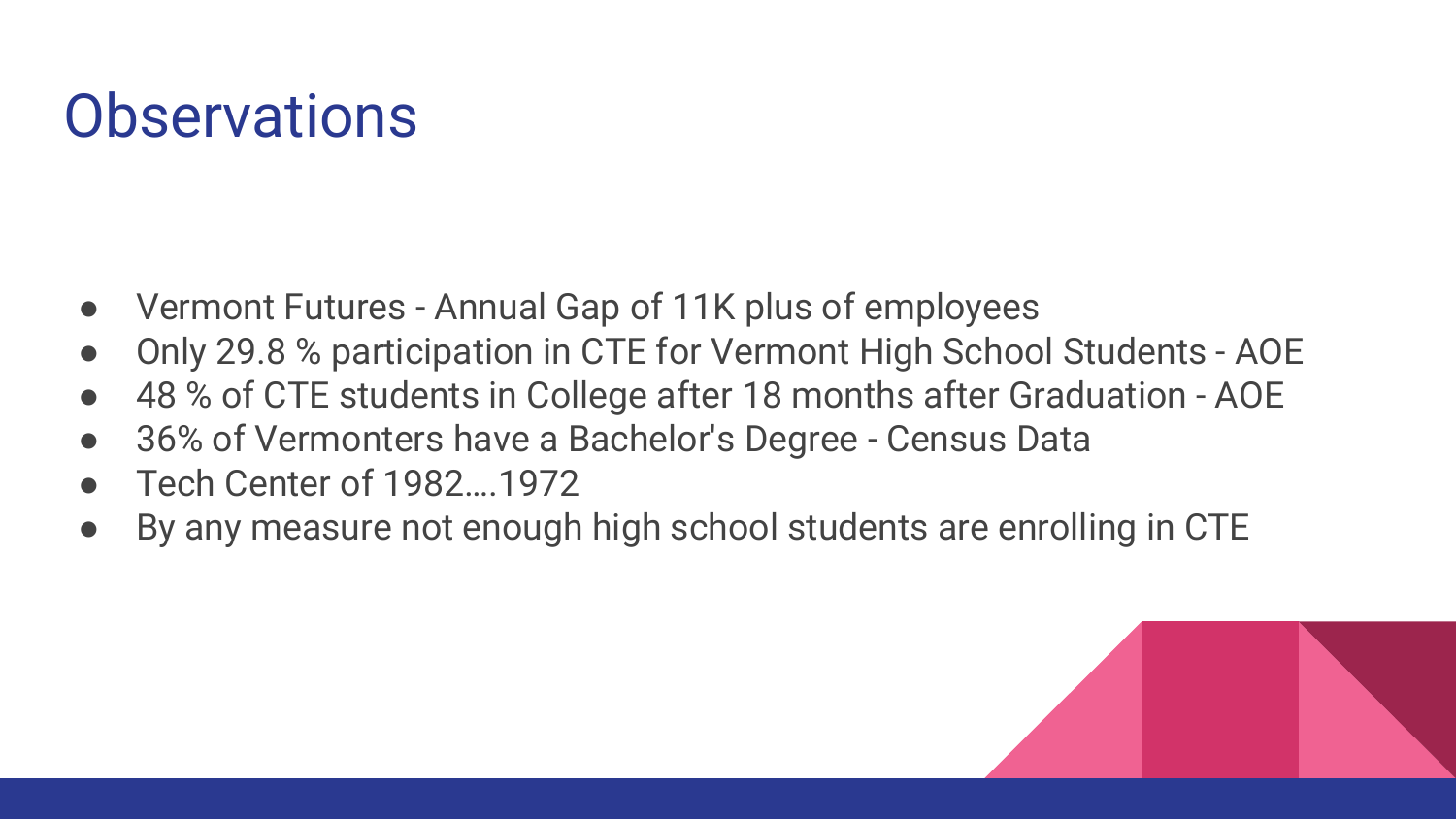# Challenges to CTE Enrollment

Competitive Funding System

- Sending School Loses Funding When Student Enrolls in CTE
- Smaller Sending Schools Impacted More

Limits to Access for 9/10 Grade Students

- Sending School Can Say No to Enrollment
- Increased Graduation Requirements Limit Access

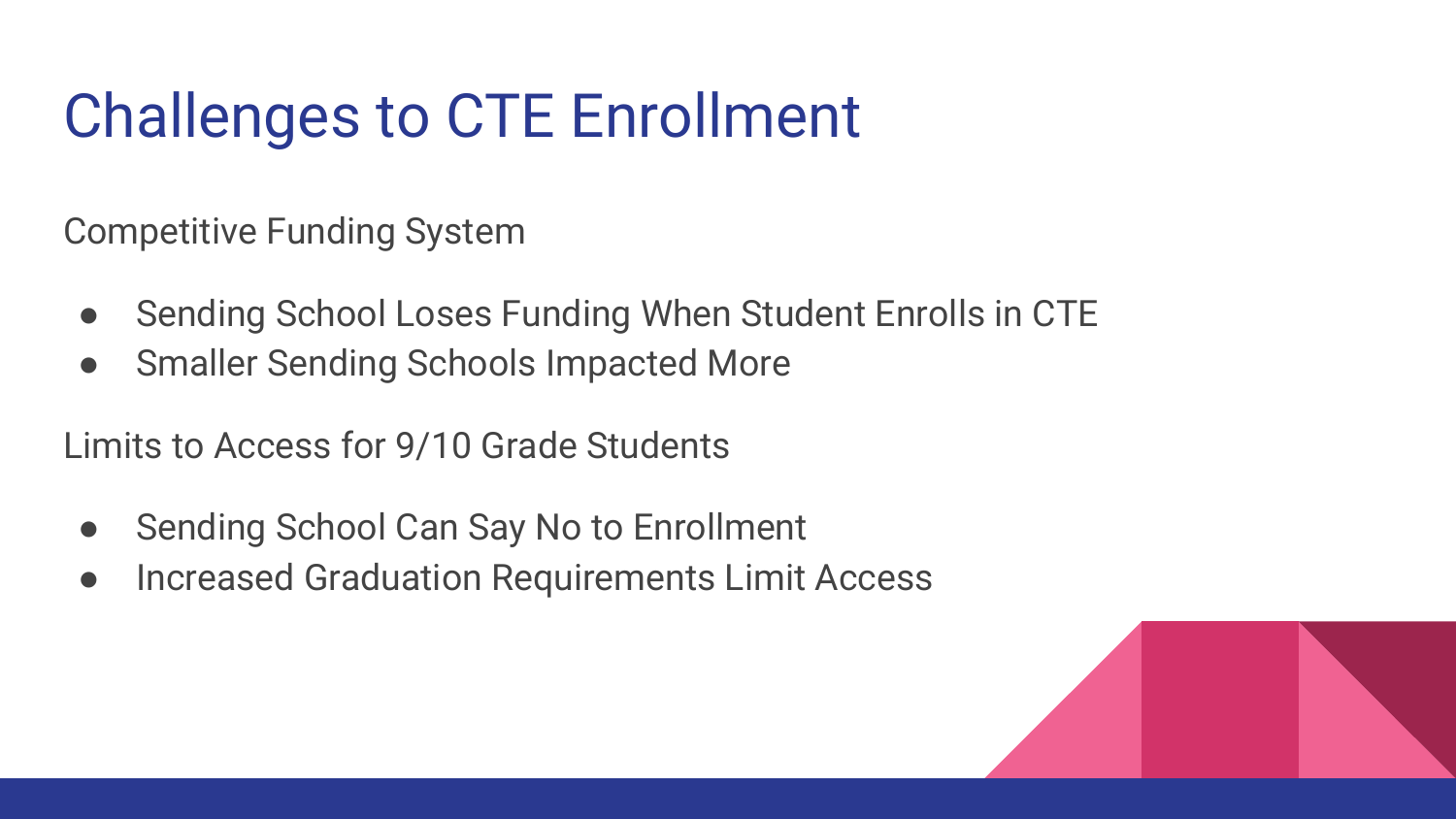#### VT CTE Directors Legislative Proposal/Interim

Modification of Existing Language

- Title 16 Chapter 37 §1565 eliminate the requirement of 150 FTEs in order to secure the salary assistance for the Assistant Director position. Add salary support for an Outreach Coordinator to support middle and high schools
- Title 16 Chapter 37 §1522(10) adjust the formula that determines state revenue support for CTE from 6 semester average to 3 year average/October 15th FTE count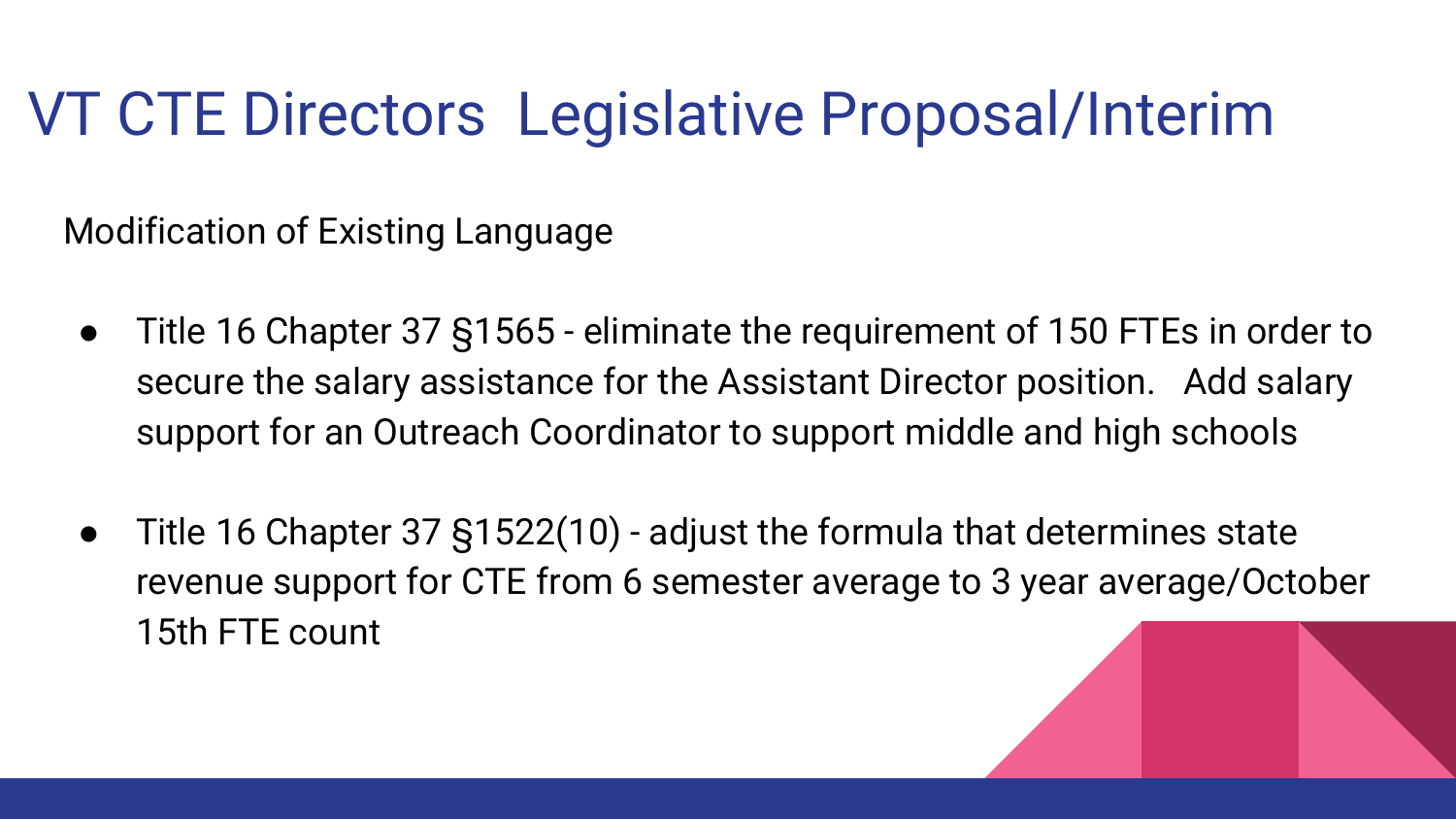#### VT CTE Directors Legislative Proposal/Interim

New Language

● Access to Pre Technical Programing for students in grades 9 and 10

● Access to All CTE Programming for students in grades 10 through 12

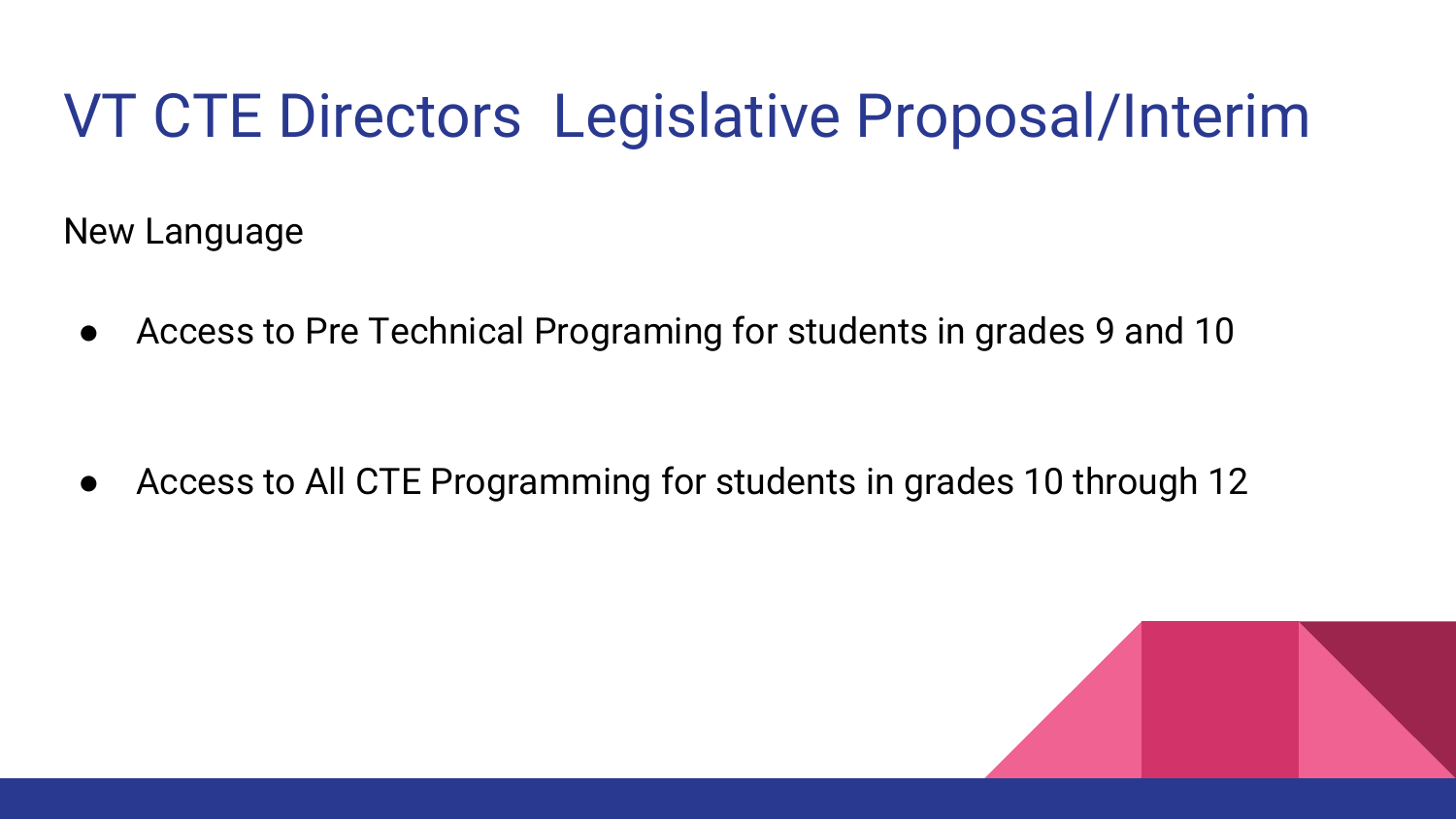#### VT CTE Directors Legislative Proposal/Long Term **Fund a study committee to address the following challenges:**

#### **Legislative**

- Investigate Funding Systems/Flexibility for CTE Serving Out of State Students
- Coordinate Act 77 and CTE (Career Education and WBL)
- Investigate Governance and Outcomes of Act 46

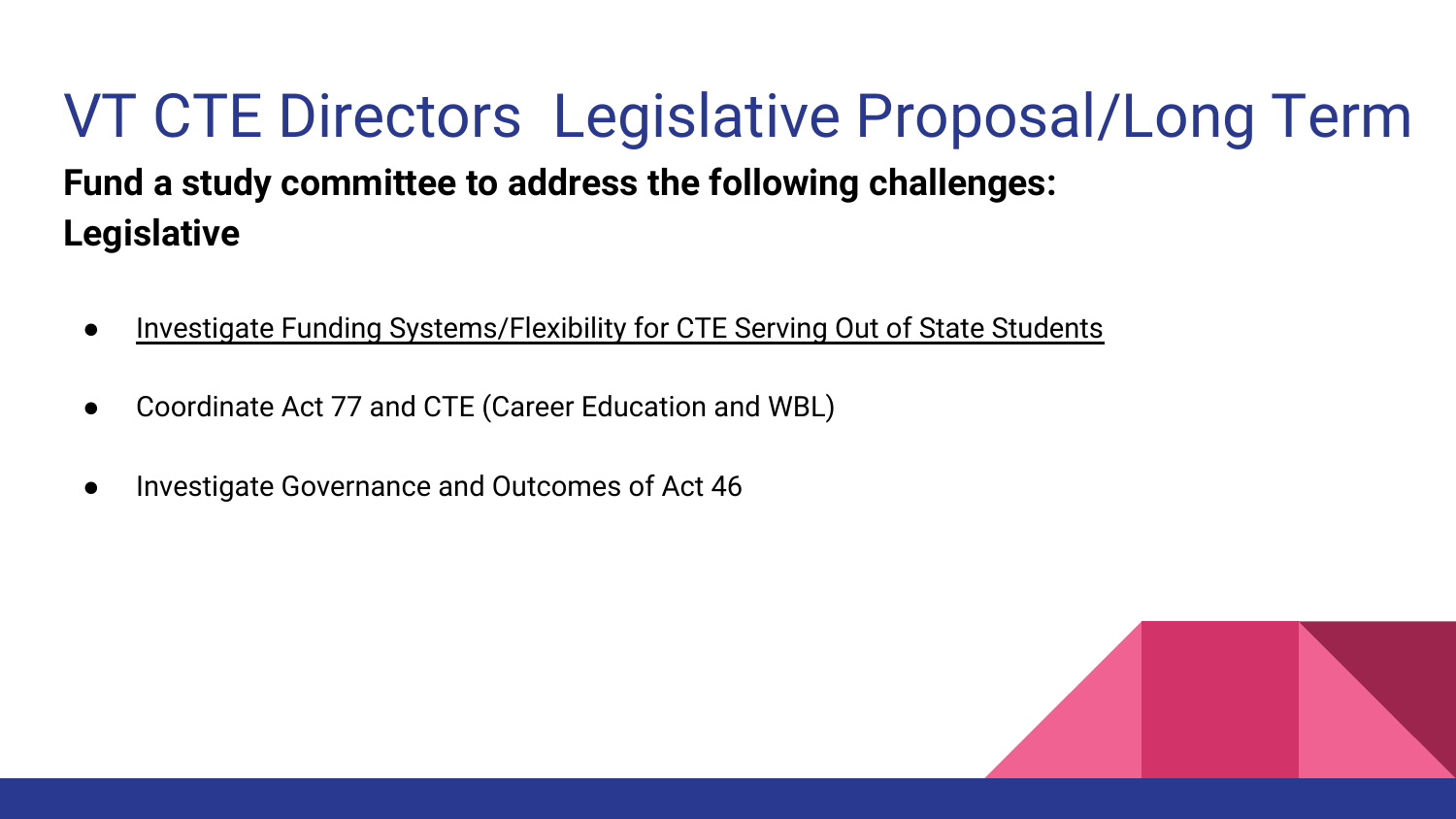# VT CTE Directors Legislative Proposal/Long Term

#### **System Modification**

- **Enhance Industry and Workforce Training Opportunities**
- Enhance Postsecondary Preparedness
- **Enhance Priority Career Pathway Supports**
- Collaborate with Stakeholders: Workforce Development, VT Dept. of Labor, VT Adult Learning, Agency of Commerce, State College System, Regional Development Corporations, and Apprenticeship Programs
- Create an obligation for Career Pathways Coordination between Career & Technical Education, Adult Technical Education, and the State College System